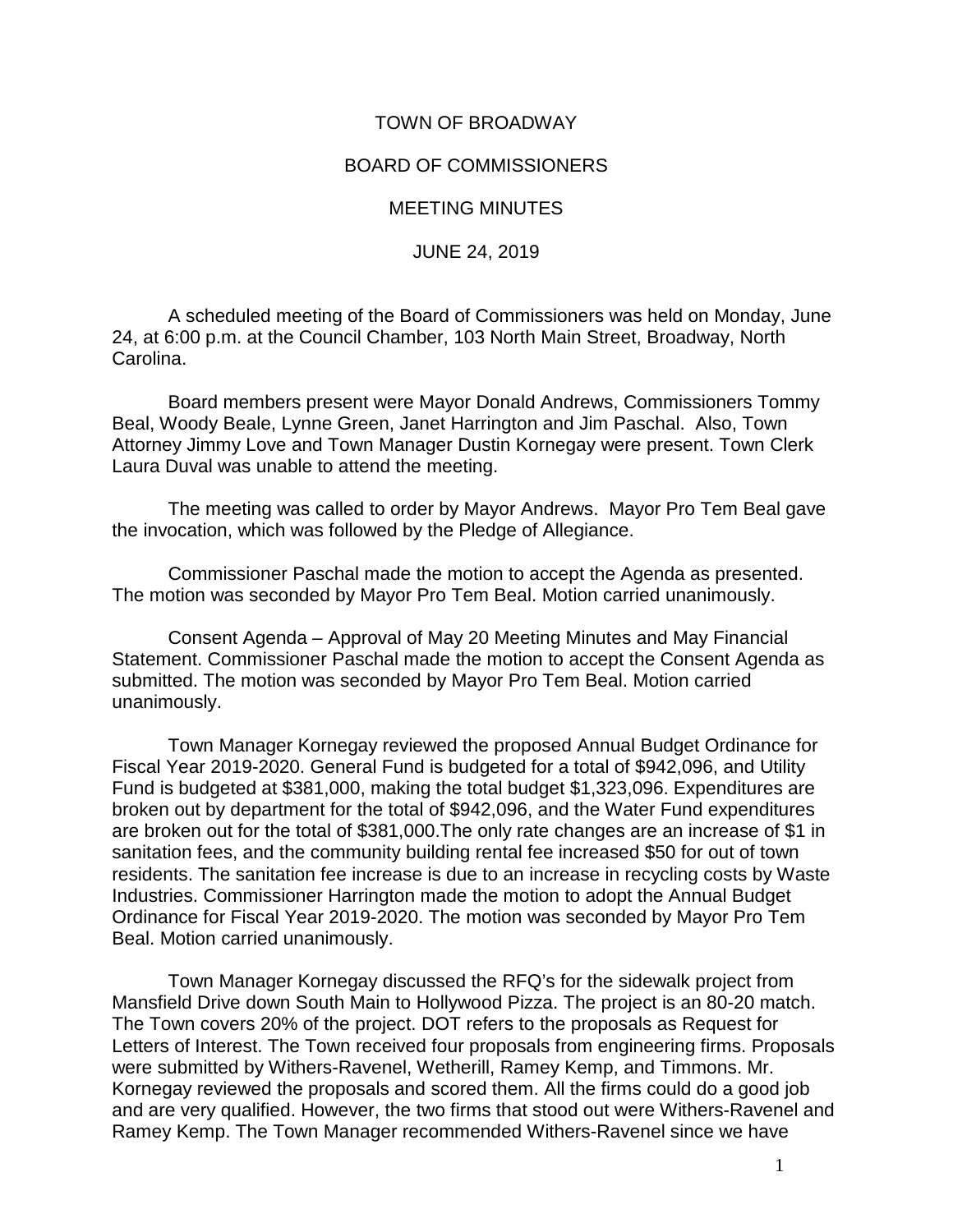experience with their services, and they have great experience working with towns the size of Broadway. DOT also has to approve our selection. The cost of the entire project is \$103,000, making the Town's contribution around \$20,000. If the sidewalk project should exceed \$103,000, the Town is responsible for the excess cost. The engineering firm is chosen based on qualifications not price. This same process was used for the road widening project. Commissioner Paschal made the motion to award the bid to Withers-Ravenel. The motion was seconded by Commissioner Green. Motion carried unanimously.

Town Manager Kornegay presented a budget amendment for adoption. This budget amendment will help us get through the remainder of the fiscal year. We are appropriating \$5,000 from the Police Department and \$5,000 from Administration to Maintenance Department for a total of \$10,000 to cover salaries of part-time employees. The second appropriation was suggested by the auditors so that Todd's patrol car shows up as an asset on the books. We are appropriating \$25,500 in Lease Proceeds to Police Capital Outlay. Commissioner Harrington made the motion to appropriate \$5,000 from Police Department and \$5,000 from Administration to Maintenance and \$25,500 from Lease Proceeds to Police Capital Outlay. The motion was seconded by Commissioner Green. Motion carried unanimously.

The Lee County tax collection office requested that the Town approve the write off of delinquent motor vehicle taxes from 2009-2014 in the amount of \$1,266.77 per G.S. 105-373.G. Mayor Pro Tem Beal made the motion to approve the 2009-2014 tax write-off for delinquent motor vehicles taxes. The motion was seconded by Commissioner Paschal. Motion carried unanimously.

Betsy Kelly and Sue Tipton agreed to serve another three-year term on the Broadway Planning Board. Commissioner Harrington made the motion to re-appoint Betsy Kelly and Sue Tipton to the local planning board. The motion was seconded by Mayor Pro Tem Beal. Motion carried unanimously.

Manager's Report – Town Manager Kornegay advised that there is still some money left in the BB&T account after changing to First Bank. The Finance Director would like to close out the BB&T account and put that money in CD's to earn better interest. Some money was invested in the Capital Management Trust a few months ago.

The Town Manager and Mayor Pro Tem Beal met with representatives of TJCOG a month ago. Three other representatives met with Mr. Kornegay last week about grant funding. Applications are available in July and submission is due in the fall. They will keep Mr. Kornegay updated. He was discouraged to hear that approval of awarding grants is only 30-40%. The Town is eligible to apply for a grant every year. In some cases Towns have to apply three or four times before receiving a grant. There may be enough in the budget this upcoming fiscal year to digitize some of the water/sewer lines. TJCOG have staff that can do digitizing for us, and they plan to give the Town Manager cost estimates.